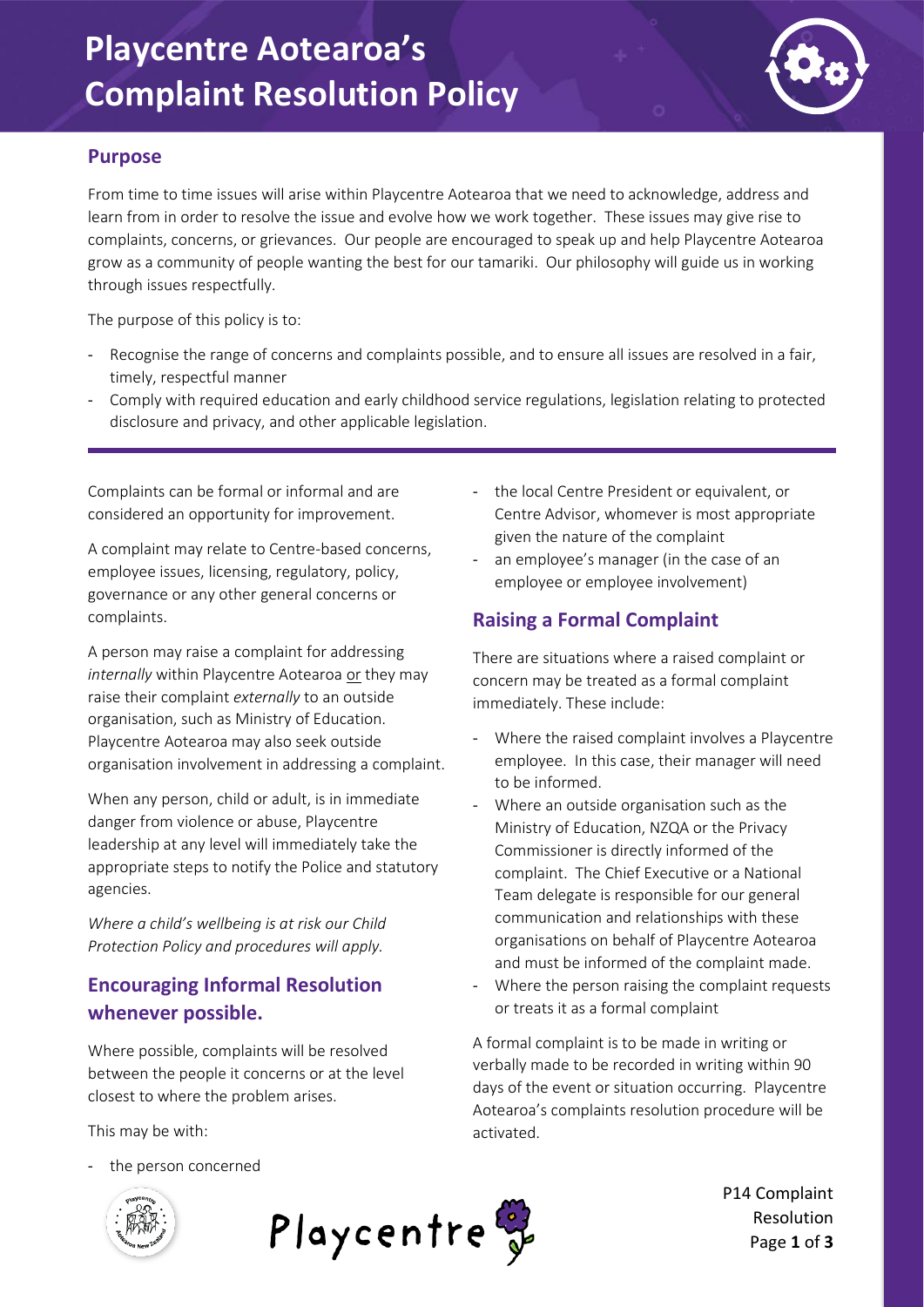# **Playcentre Aotearoa's Complaint Resolution Policy**



### **Protected Disclosure**

New Zealand law protects people raising concerns in good faith of suspected serious wrongdoing that could be found to be illegal such as child abuse, fraudulent activity, or activity posing serious risk of harm to the public or our environment.

People making declarations of protected disclosures are protected against retaliatory or disciplinary action and will not be liable for civil or criminal proceedings relating to the disclosure.

In making a protected disclosure: it is about a serious wrongdoing in Playcentre Aotearoa or by a representative of Playcentre Aotearoa, and the person believes on reasonable grounds the information is true or is likely to be true and wishes the wrongdoing to be investigated and their disclosure to be protected.

Any Playcentre person wishing to make a protected disclosure should do so using the Complaints procedure. Employees can refer to the Whistle Blower section of the Employee Handbook.

Receipt of a formal complaint will be acknowledged as soon as possible and within five working days.

A formal complaint must detail the concern and the parties involved. A complainant should expect those details to be shared with the parties involved. Fair action cannot be taken without disclosure and details. Anonymity of the complainant will be determined depending on circumstances and involve the view of the complainant. Protected disclosure is also available and is covered further in this policy.

It is expected that a complaint remains confidential amongst the parties involved unless otherwise agreed mutually by the parties involved.

#### **Misconduct and disputes**

If a complaint about an employee becomes an employment issue, then the disciplinary procedure outlined in the individual's employment agreement and employment policy will be followed. It will be overseen by a member of the National or Regional

management team and will not require resolution involvement by Centre members for confidentiality reasons. A warning or dismissal may result.

If a complaint about a Playcentre member or volunteer or education programme participant is of a serious nature then a similar disciplinary procedure will be followed. Depending upon circumstances, the disciplinary procedure may be overseen at Centre, Regional or National level.

- It may require a suspension of duties and/or attendance of the person/s involved for the period of the investigation until a decision is made.
- In the case of serious misconduct being upheld, dismissal/membership being revoked may be a possible outcome.
- In the case of misconduct being upheld, the following are possible outcomes and are at Playcentre Aotearoa's discretion.
	- 1. First written warning
	- 2. Second written warning
	- 3. Dismissal or membership being revoked

Serious misconduct is any action or behaviour by an employee or member which leads to the breakdown of trust and confidence in either the employment relationship or the relationship between a Playcentre member or volunteer or education programme participant and any part of Playcentre. It may result in employment being terminated or membership revoked. Examples of serious misconduct include (and are not limited to) falsifying data, theft, inappropriate behaviour towards a child, and abusive behaviour.

Where suspension of employment or membership is being considered because of the serious nature of the complaint, due procedure and consultation will be followed by the parties involved.

Suspension or revocation of membership does not need to impact a child's enrolment, however alternative caregiver arrangements may need to be made.





P14 Complaint Resolution Page **2** of **3**